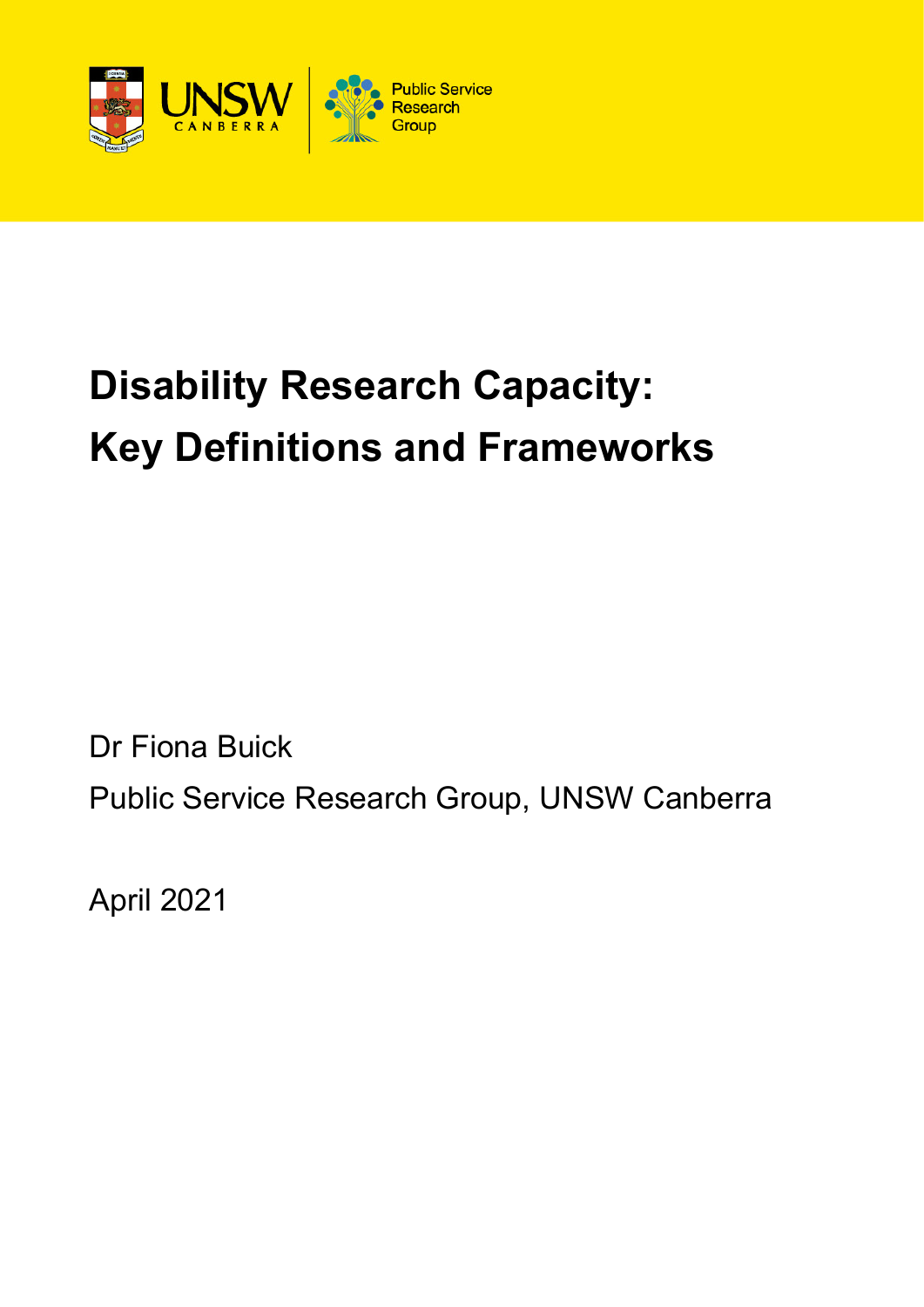# **Table of Contents**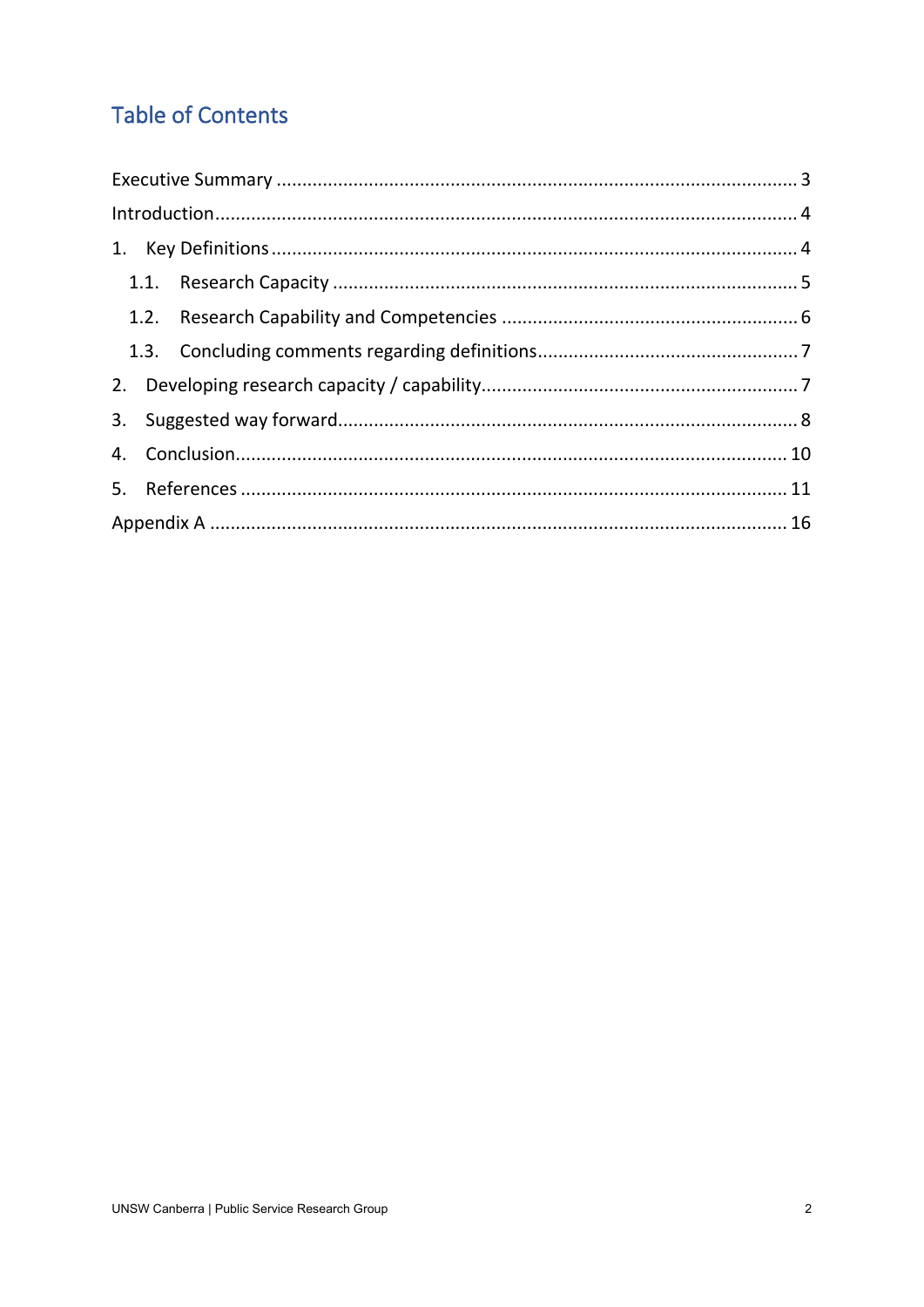#### <span id="page-2-0"></span>Executive Summary

One of the aims of the National Disability Research Partnership (NDRP) is to improve disability research capability / capacity. However, there are debates about what this means precisely, particularly since the terms research capability and capacity are often used as though they are the same thing. Moreover, it is not always clear how research capability / capacity can be improved.

The aim of this document is to prompt discussions regarding what the NDRP aims to achieve in respect to building disability research capacity and capability. The first step in this process is to reach agreement about what the NDRP means by research capacity / capability. To achieve this, this document identifies that research capacity focuses on enhancing the overall quality and usefulness of research and how this is achieved. As such, it incorporates factors at the individual, group / team, organisational and cross-organisational (disciplinary) levels. In contrast, research capability and competencies focus solely on the individual level and refer to the development of individuals' research knowledge, skills and attitudes / interest.

This document also identifies that there are debates regarding the terms used when explaining efforts to develop research capacity / capability. Such efforts are often referred to as 'research capacity building', 'research capacity development' and 'research capacity strengthening', with some claiming that 'research capacity building' assumes there is currently zero capacity. Despite these issues, and the term used, efforts to develop research capacity usually focus on establishing institutional factors that enable high quality and useful research to be undertaken. They also focus on improving the abilities of individuals and groups to understand, use and undertake high quality research.

Following this review, it will be important for the National Disability Research Partnership to:

- Identify what high disability research capacity looks like (i.e., what will be in place if there is high disability research capacity);
- Recognise the need to build on what research capability and capacity already exists;
- Determine the scope of the disability research capacity framework;
- Carefully consider **why** you want to develop research capability / capacity, reflecting on the three core reasons identified in the literature: (1) enhancing evidence-based practice; (2) ensuring research is relevant and derives direct benefits for end users (i.e., through prioritizing the development of the research capabilities of people with disabilities); and/or (3) enhancing the performance of higher education institutions;
- Carefully consider how disability research capacity and capability will be developed;
- Prioritise actions taken to improve disability research capacity; and
- Consider how to evaluate and measure research capacity and the effectiveness of research capacity building efforts.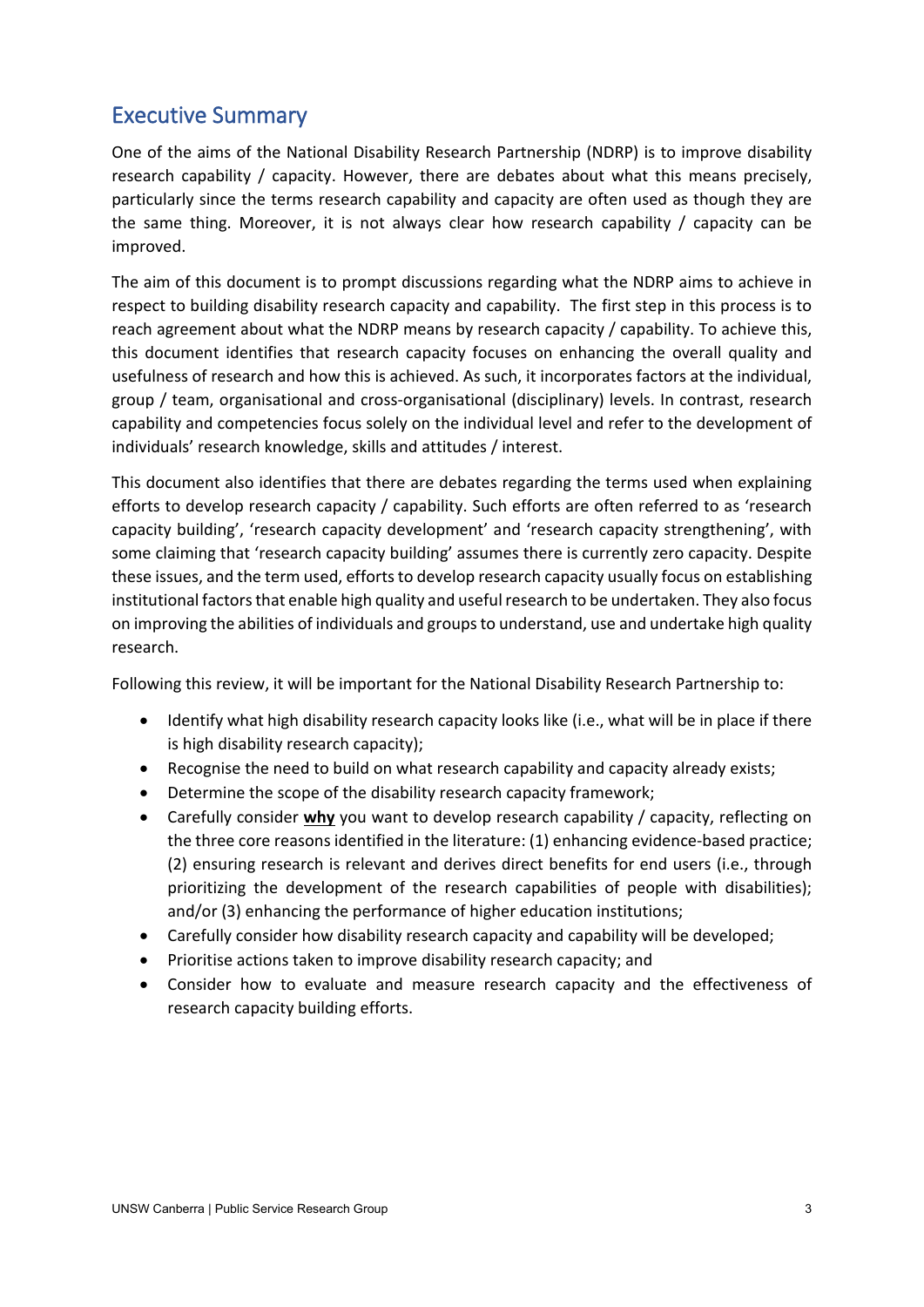#### <span id="page-3-0"></span>Introduction

One of the aims of the National Disability Research Partnership (NDRP) is to improve disability research capability / capacity. However, there are debates about what this means precisely, particularly since the terms research capability and capacity are often used interchangeably. Moreover, it is not always clear how research capability / capacity can be improved.

The aim of this document is to prompt discussions regarding what the NDRP aims to achieve in respect to building disability research capacity and capability. The first step in this process is to reach agreement about what the NDRP means by research capacity / capability. To achieve this, this document outlines definitions of these terms, which were obtained through undertaking a database search<sup>[1](#page-3-2)</sup> using the following key terms: (1) research capacity; (2) research capabilities; (3) research competencies / competency / competence; and (4) research knowledge and skills. This document also identifies common mechanisms used to develop research capability / capacity and frameworks used.

This document is outlined as follows. Section 1 outlines the key definitions of research capacity, capability and competencies. Section 2 identifies terminology considerations when developing research capacity / capability. Section 3 proposes a way forward with National Disability Research Partnership's (NDRP) conceptualisation of research capacity and capabilities. Section 4 provides concluding thoughts and key considerations for the NDRP.

### <span id="page-3-1"></span>1. Key Definitions

Research capacity and capability have become a key concern among both academics and practitioners in recent years. But when we examine these concepts in more detail, it is evident that this terminology is often not well defined and there is a lack of conceptual clarity. Many authors use the terms 'research capacity' and 'research capability' loosely, with the terms often not defined and used interchangeably. This means there are challenges in distinguishing between individual research capability and research capacity at the macro level. Few authors have distinguished between these terms (with the exception of Corchon et al., 2011; McAllister & Brien, 2017; Rossall et al., 2008) and, therefore, there is not a universal approach that the NDRP can follow.

When discussing the issues with the term 'capacity building' more broadly (see Section 3), Potter and Brough (2004) argue that it is important to clarify and be precise with the terms used, as otherwise different stakeholders will use the same term, but they may have fundamentally different understandings of what it means. This can present issues for claims that there is a lack of capacity, as different stakeholders may have different perceptions of how this manifests and, therefore, may also have totally different ideas about the action required to address issues. This can also mean that attempts to address the issues lead to considerable wasted effort and resources, as well as frustration when investment does not lead to expected results (Potter & Brough, 2004). Therefore, this section identifies the different definitions used to try and enable conceptual clarity for the National Disability Research Partnership and, therefore, an articulation of desired aims for disability research.

<span id="page-3-2"></span><sup>&</sup>lt;sup>1</sup> The following databases were used: Business Source Premier, Emerald, Wiley, ProQuest, ScienceDirect, Taylor & Francis.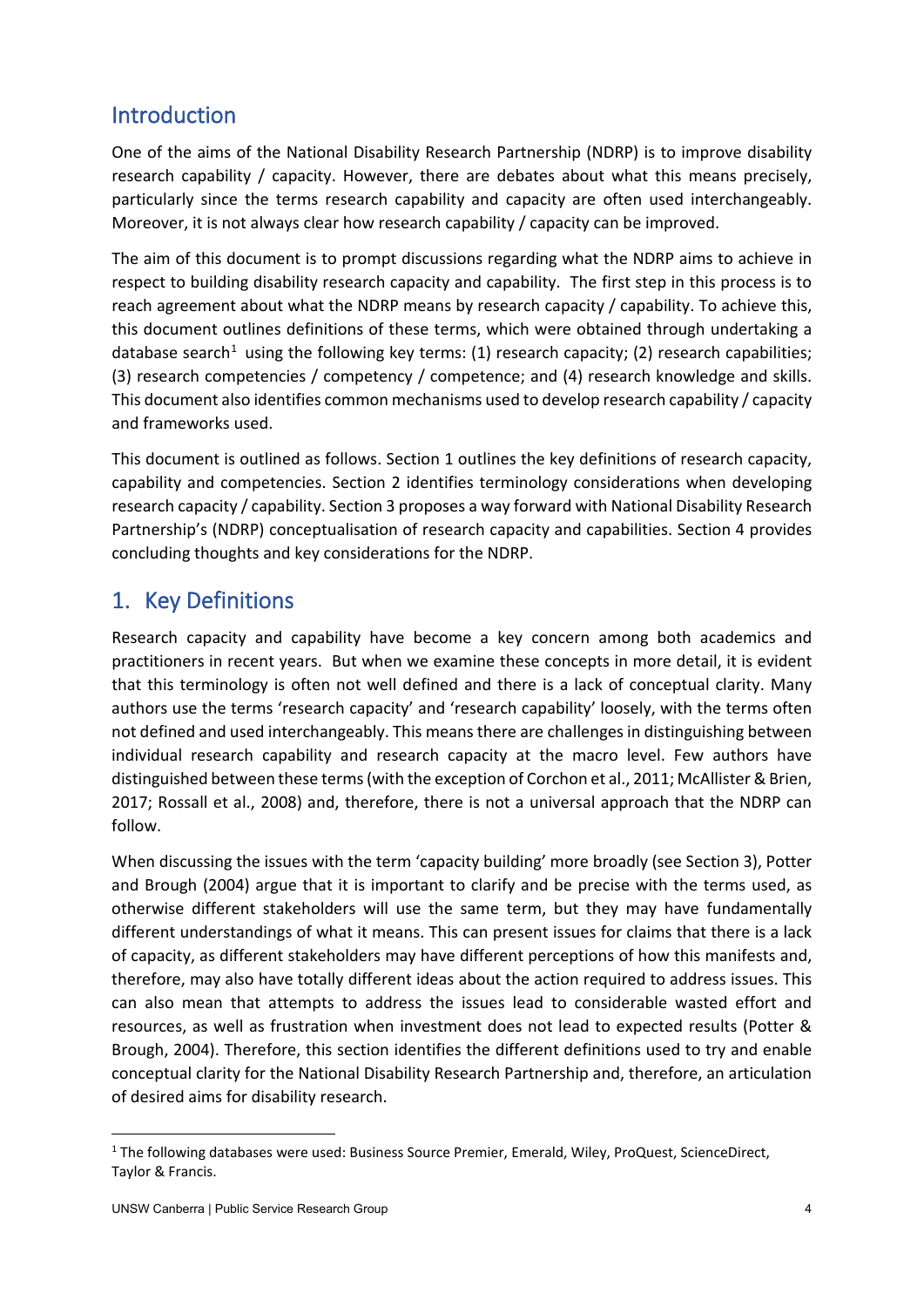#### <span id="page-4-0"></span>1.1. Research Capacity

Research capacity is defined in different ways, with two broad conceptualisations evident in the literature.

The most common conceptualisation of research capacity is that it is a multilevel concept that exists at individual, team, and institution or organisation levels (Pager et al., 2012; Sitthi-amorn & Somrongthong, 2000). To put it simply, it is about individuals, teams, organisations and disciplines having the ability (research expertise, knowledge and skills) to undertake research activities and disseminate research findings, **as well as** the funding, resources / time, and incentives to undertake and engage in research (Gill et al., 2019; Howard et al., 2013; Levine et al., 2013; Nchinda, 2002; Segrott, McIvor and Green, 2006; Torres et al., 2017; van Rensburg et al., 2017; Wimbush, 1999). This is achieved through creating the necessary research infrastructure, environment and culture (see Table 1) (Nchinda, 2002; Segrott, McIvor and Green, 2006).

| <b>Factor</b>                                                  | <b>Description</b>                                                                                                                                                                                                                                                                                                                                                                                                                                                                                                             | <b>References</b>                                                               |
|----------------------------------------------------------------|--------------------------------------------------------------------------------------------------------------------------------------------------------------------------------------------------------------------------------------------------------------------------------------------------------------------------------------------------------------------------------------------------------------------------------------------------------------------------------------------------------------------------------|---------------------------------------------------------------------------------|
| Institutional context                                          | Organisational, managerial, and material<br>conditions within institutions, including:<br>Research infrastructure, such as<br>laboratories, equipment, libraries.<br>An effective system of information<br>$\bullet$<br>storage, retrieval, and utilisation.<br>Effective research management systems<br>$\bullet$<br>Appropriate management systems.<br>$\bullet$<br>Policies that facilitate and support the<br>$\bullet$<br>research enterprise including incentives<br>that recognise and reward high quality<br>research. | (Sawyerr, 2004;<br>Volmink & Dare,<br>2005).                                    |
| Quality of the research<br>environment and facilities          | Supportive research environment,<br>$\bullet$<br>including adequate training and<br>development of researchers.<br>Assembling of a critical mass of<br>$\bullet$<br>researchers.<br>A positive research culture.<br>٠<br>Devoting adequate time to research.                                                                                                                                                                                                                                                                   | (Corchon et al.,<br>2011; McCance<br>et al., 2007;<br>Sawyerr, 2004).           |
| Investment                                                     | Funding to undertake research.                                                                                                                                                                                                                                                                                                                                                                                                                                                                                                 | (Corchon et al.,<br>2011; McCance<br>et al., 2007;<br>Volmink & Dare,<br>2005). |
| Sufficiently skilled people to<br>conduct and publish research | Research skills, competencies, attitudes, and<br>values of individual researchers.                                                                                                                                                                                                                                                                                                                                                                                                                                             | (Sawyerr, 2004;<br>Volmink & Dare,<br>2005).                                    |

|  | Table 1: Elements of research capacity |
|--|----------------------------------------|
|--|----------------------------------------|

The second conceptualisation of research capacity is to see it as *individual* research skills and the ability to design research, collect and analyse data, and disseminate findings (Carroll-Scott et al., 2012; Howard et al., 2013; Ismaila & Meerahb, 2012; Kania-Richmond et al., 2017; Matus et al., 2018; Short et al., 2010; Thornicroft et al., 2012). Embedded in this conceptualisation is the idea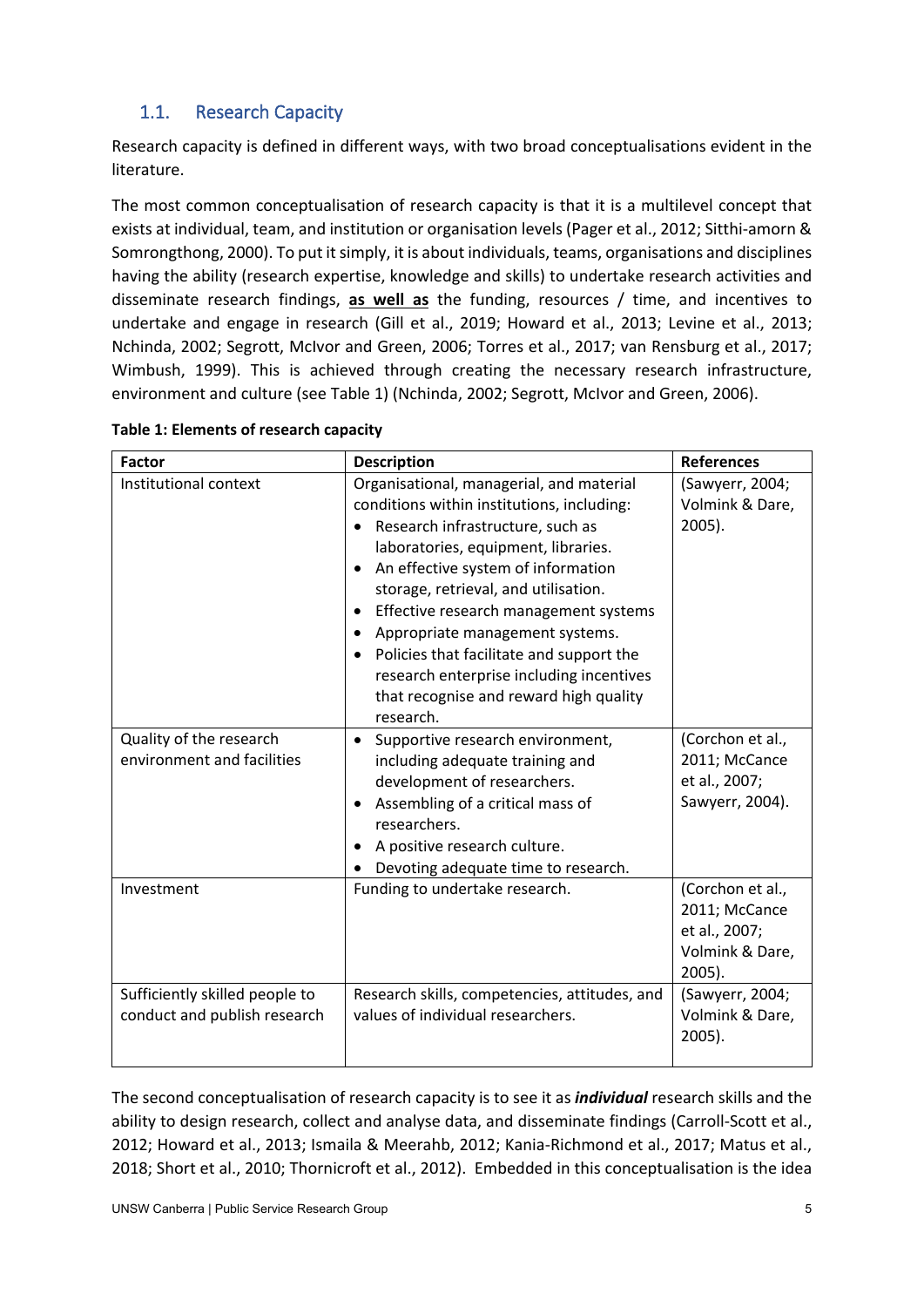that researchers should be competent in research methodologies and their associated approaches to data collection and analysis (Rees et al., 2007). This second conceptualisation of research capacity overlaps with definitions of research capability.

#### **Questions for the NDRP**

- 1. How will you use the term 'research capacity' (i.e., will it be the macro-level definition)?
- 2. What is the unit of analysis or focus for the NDRP?
	- i. Are you focused on developing the research knowledge and abilities of individuals? **And/or**
	- ii. Are you focused on enhancing the overall quality and usefulness of disability research?
- 2. What research infrastructure is currently in place to support disability research?
- 3. What incentives are currently in place to encourage high quality disability research?
- 4. How supportive is the disability research environment?
- 5. What funding opportunities are in place to support disability research?

#### <span id="page-5-0"></span>1.2. Research Capability and Competencies

Research capability is a term that is commonly referred to loosely in the academic literature but is rarely defined, whereas the term 'research competency' is not commonly used and overlaps with definitions of research capability (focusing on the individual level). From the few definitions evident, it is clear that both **occur at the individual level** and refer to the acquisition or development of an individuals' research knowledge, skills and attitudes / interest (see Corchon et al., 2011; McVicar & Caan, 2005; Rossall et al., 2008). Research knowledge and skills refers to the ability of individuals to obtain and critically analyse literature and apply that knowledge to evidence-based practice (Hymel, 2003; Ward et al., 2020). It also refers to the ability to identify research problems, formulate research questions, collect and analyse data, disseminate research findings (and contribute knowledge to the literature) and to apply knowledge to solve problems (Hymel, 2003; Swank & Lambie, 2016; Qiu, Feng, Reinhardt and Li, 2019; Vinitwatanakhun, 2018). An example of the types of capabilities required of researchers is outlined in the UK's *Researcher Development Framework*, which was developed to plan, promote and support the personal, professional and career development of researchers in higher education (see Vitae, 2011).

Three papers differentiated research capacity from research capability, with the following distinctions provided:

- Research capability may refer to the possession of skills and commitment to design and implement new research and then to utilise research in daily practice, whereas research capacity occurs at the macro level and describes the system's resources and culture that exists to support and sustain research practice (McAllister & Brien, 2017).
- Corchon et al. (2011) state that research capacity is enhanced when the barriers to research capability are reduced and the facilitators of research capability are enhanced (where barriers and facilitators can include research environment and infrastructure, as per Table 1).
- Rossall et al. (2008) also differentiated research capability from research capacity, stating that research capability is about the "development of individuals' research skills (ability), whereas research capacity is about utility, which can be achieved by the collaboration of more than one organisation to establish connections with a wider knowledge and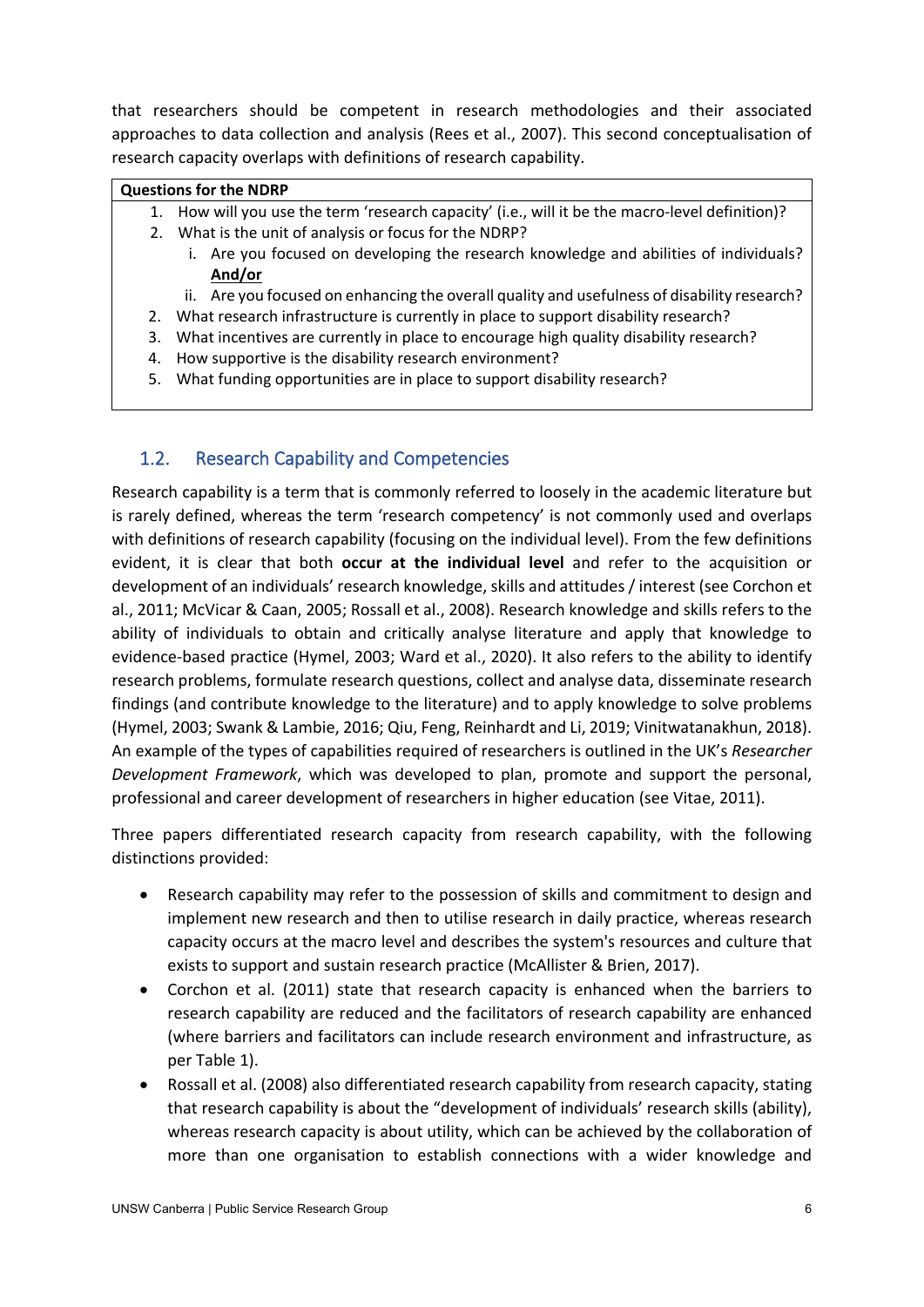expertise base. Activity of this nature therefore creates a higher quality of research output because of the combined skills mix and organisational reputations, which in turn increases capacity" (p.160) (see Figure 1).

**Figure 1: Turning research capability into research capacity (from: Rossall et al., 2008)**



#### <span id="page-6-0"></span>1.3. Concluding comments regarding definitions

From the summary above, it is clear that research capacity is generally seen as a macro-level concept that focuses on enhancing the overall quality and usefulness of research and the mechanisms required to achieve this. As such, it is a multi-level concept that incorporates factors at the individual, group / teams, organisational and cross-organisational (disciplinary) levels. In contrast, research capability and competencies focus solely on the individual researcher level.

## <span id="page-6-1"></span>2. Developing research capacity / capability

Another consideration for the NDRP is the terminology used when explaining efforts to develop research capacity / capability. In the literature, such efforts are often referred to as 'research capacity building', 'research capacity development' and 'research capacity strengthening'; sometimes these terms are used in purposeful ways, whereas other times they are used interchangeably. Most refer to 'research capacity building', but there is a lack of conceptual clarity and agreement on what this means (Condell & Begley, 2007); therefore, it is a "slippery and often contested term" (Murray & Pollard, 2011, p.220). There are also debates around these terms, particularly because some perceive that research capacity *building* assumes there is currently zero capacity (see Lee & Kuzhabekova, 2019; Trostle, 1992), whereas research capacity *development* or research capacity *strengthening* suggest there is currently capacity, and the focus is on building on what is already there (Lee & Kuzhabekova, 2019).

However, reviewing the literature reveals that their definitions are often the same, irrespective of the actual term used. In summary, they involve systematic efforts (Rees et al., 2007) to improve research, including:

• The process of "individual and institutional development which leads to higher levels of skills and greater ability to perform useful research" (Trostle, 1992, p. 1321). This is, by far, the most used (and cited) definition in the literature.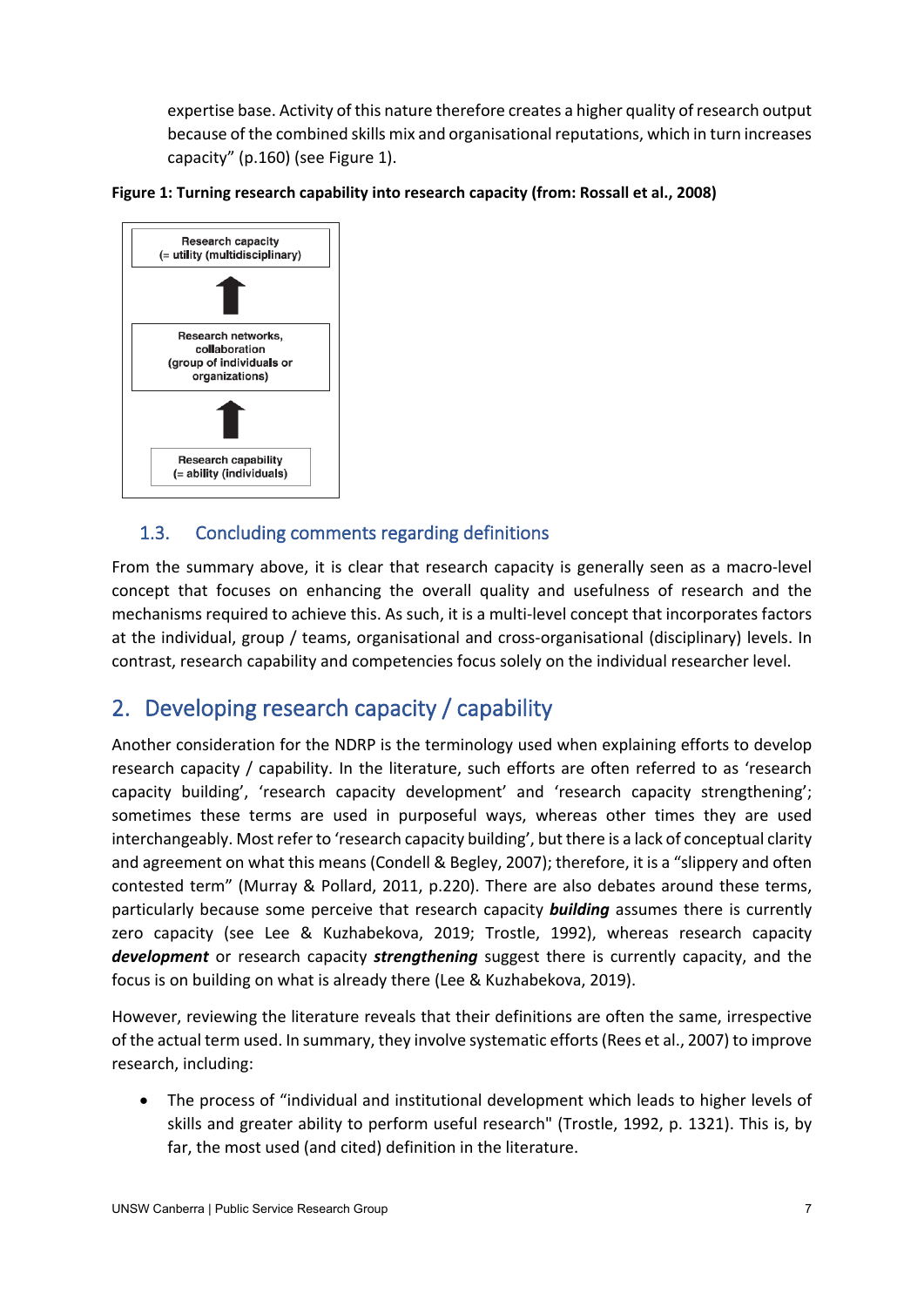- Improving the abilities of individuals and groups to understand, utilise and undertake high quality research (collect and analyse data) and disseminate quality reports (Rees et al., 2007; van Rensburg et al., 2017), thus, enhancing research skills and expertise (Christie & Menter, 2009; McDermott & Bawden, 2017; Wray & Wallace, 2011).
- Developing and implementing tools and training to build a user's ability to understand and utilise research (Dilkes et al., 2011).
- Providing practitioners with the opportunity to participate in research so they can evaluate interventions (Dilkes et al., 2011; McCance et al., 2007).

Increasingly, the emphasis is on **adopting a systems approach** that recognises that often it is not a lack of skills that is the issue; it is the lack of supportive infrastructure that enables the research skills to be applied (Potter & Brough, 2004). This approach incorporates training and development, developing and facilitating networks, enabling collaborations and research partnerships, which can accommodate diversity and reduce barriers to involvement (Pickstone et al., 2008; Potter & Brough, 2004). These barriers include: lack of incentives; responsibility not being appropriately allocated; lack of monitoring progress; lack of linkages across boundaries; responsibility being set at too low levels; wider organisational contextual factors; and insufficient / inappropriate staffing (Potter & Brough, 2004). An example of a systems approach to developing research capacity is the *Research Capacity Development for Impact Framework* developed by Cooke (2021) (see Appendix A).

#### **Questions for the NDRP**

- 1. If there was high disability research capacity, what would it look like? What would be in place?
- 2. If there were strong disability research capabilities, what would they look like? What would be in place?
- 3. What actions can members of the NDRP take to increase disability research capacity?
- 4. What actions can members of the NDRP take to increase disability research capabilities?
- 5. What should the priority actions be to increase disability research capacity and capabilities?
- 6. How could/would you track progress over time?

### <span id="page-7-0"></span>3. Suggested way forward

Based on the above definitions, the NDRP could consider conceptualising the aims of the disability research community as follows: the aim is to develop research capacity, which focuses on developing individual and collective research capabilities. This also involves supporting the ability of individuals and groups to undertake and disseminate quality research that is both rigorous and relevant to the disability community.

- Developing research capabilities involves developing individuals (academics, practitioners and people with disabilities) to undertake quality research, and developing their research expertise, knowledge and skills.
- Supporting the ability to undertake quality research involves providing the institutional support necessary to ensure individuals and groups (including those within the disability community) have the opportunity to contribute to, undertake and disseminate research (see Figure 2).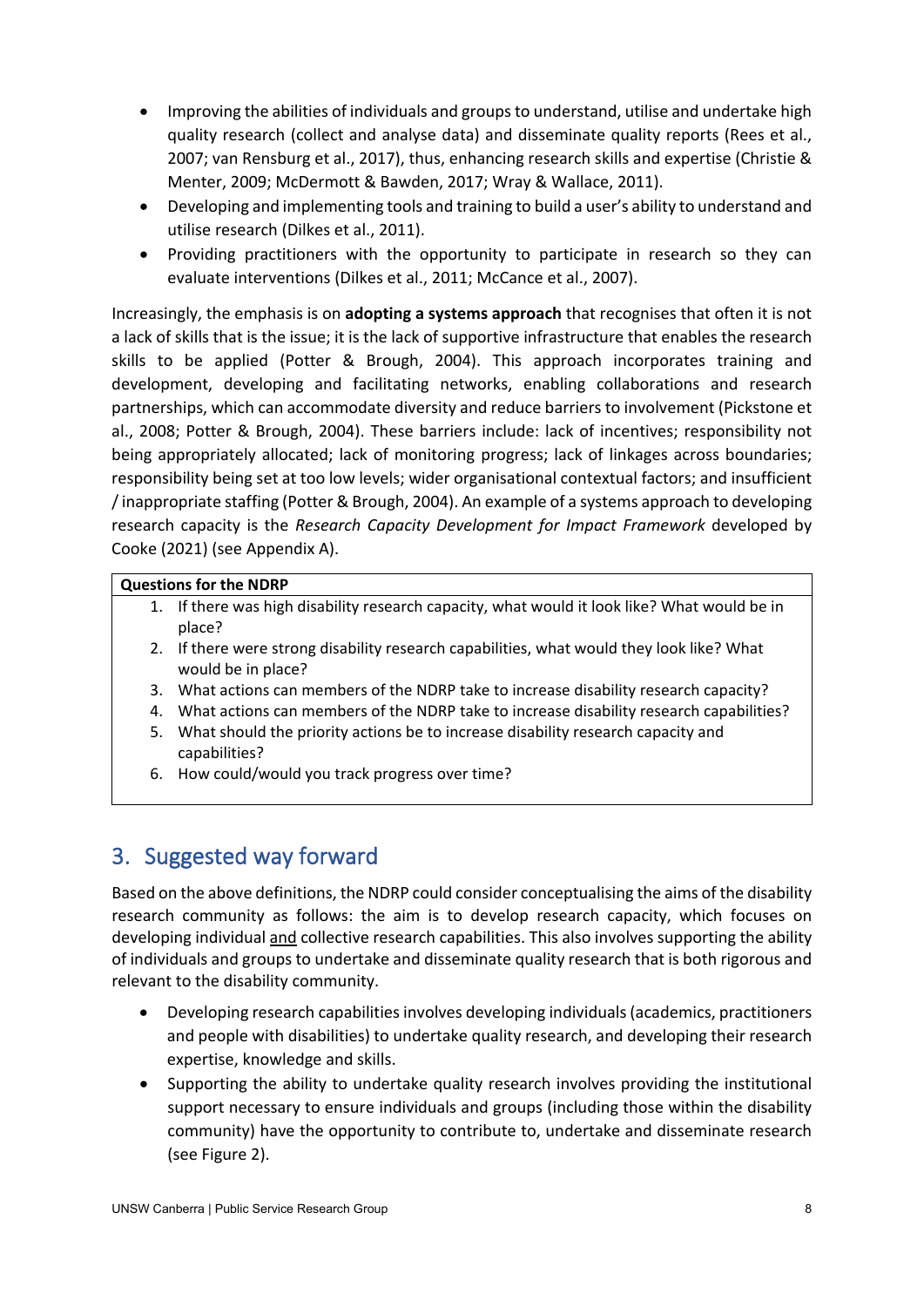**Figure 2: Suggested disability research capacity framework[2](#page-8-0)**

| <b>Research Capacity</b>                                                                                                                                                                                                                                                                                                                                                                                          |                                                                                                                                                                                                                        |  |  |  |
|-------------------------------------------------------------------------------------------------------------------------------------------------------------------------------------------------------------------------------------------------------------------------------------------------------------------------------------------------------------------------------------------------------------------|------------------------------------------------------------------------------------------------------------------------------------------------------------------------------------------------------------------------|--|--|--|
| Developing research capabilities:                                                                                                                                                                                                                                                                                                                                                                                 | Supporting the ability to undertake and<br>disseminate research to realise impact:                                                                                                                                     |  |  |  |
| Research training: Higher Degree by Research<br>(Masters, Professional Doctorate and PhDs),<br>workshops, courses<br>(Burke et al., 2005; Cooke et al., 2008; Dodania and<br>LaPorte, 2008; Heitor, Horta and Mendonça, 2014;<br>Hofman et al., 2013; Nchinda, 2002; Orme and<br>Powell, 2007; Segrott, McIvor and Green, 2006;<br>Trostle, 1992; Usher et al, 2015; Wimbush, 1999;<br>van Rensburg et al., 2017) | Participatory research involving those who are<br>affected by the research<br>(Sitthi-amorn and Somrongthong, 2000; Volmink<br>and Dare, 2005); i.e., people with disabilities.                                        |  |  |  |
|                                                                                                                                                                                                                                                                                                                                                                                                                   | <b>Establishing research support networks</b><br>(Cooke et al., 2008; Jackson, 2008; Kahn, Petichakis,<br>and Walsh, 2012; Orme and Powell, 2007; Sweeny<br>et al., 2019; Wimbush, 1999)                               |  |  |  |
| Programs to support participation in, and<br>completion of, PhD programs (disadvantaged<br>groups)<br>(Elston et al., 2013).                                                                                                                                                                                                                                                                                      | Practitioner-academic research partnerships<br>(Bethune et al., 2019; Cooke, 2021; Gerardi and<br>Wolff, 2008; Orme and Powell, 2007; Usher et al,<br>2015; van Rensburg et al., 2017; Volmink and Dare,<br>2005)      |  |  |  |
| <b>Post-doctoral fellowships</b><br>(Heitor, Horta and Mendonça, 2014; Hofman et al.,                                                                                                                                                                                                                                                                                                                             | <b>Engagement in research</b><br>(van Rensburg et al., 2017)                                                                                                                                                           |  |  |  |
| 2013; Nchinda, 2002)<br><b>Research coaching and mentoring</b>                                                                                                                                                                                                                                                                                                                                                    | Providing institutional support (i.e. secondments,<br>internships, fellowships)<br>(Cooke, 2021; Nchinda, 2002)                                                                                                        |  |  |  |
| (Cooke et al., 2008; Maritz et al., 2013; Putz et al.,<br>2018; Segrott, McIvor and Green, 2006; van<br>Rensburg et al., 2017)<br><b>Research secondments</b>                                                                                                                                                                                                                                                     | Research infrastructure (appropriate and<br>supportive research environment)<br>(Nchinda, 2002; Segrott, McIvor and Green, 2006;<br>Withington et al., 2020)                                                           |  |  |  |
| (Wimbush, 1999)<br>Internship programme                                                                                                                                                                                                                                                                                                                                                                           | <b>Strong research leadership</b><br>(Nchinda, 2002; Orme and Powell, 2007; Segrott,<br>McIvor and Green, 2006)                                                                                                        |  |  |  |
| (Wright et al., 2020)                                                                                                                                                                                                                                                                                                                                                                                             | <b>Competitive funding programs</b><br>(Heitor, Horta and Mendonça, 2014; Nchinda, 2002;<br>van Rensburg et al., 2017)                                                                                                 |  |  |  |
|                                                                                                                                                                                                                                                                                                                                                                                                                   | Formation of research units with performance-<br>based funding<br>(Heitor, Horta and Mendonça, 2014)                                                                                                                   |  |  |  |
|                                                                                                                                                                                                                                                                                                                                                                                                                   | Protected and dedicated time for practitioners (i.e.<br>allied health) to undertake and disseminate<br>research<br>(Cooke, 2021; Cooke et al., 2008; Howard et al.,<br>2013; van Rensburg et al., 2017; Wimbush, 1999) |  |  |  |
|                                                                                                                                                                                                                                                                                                                                                                                                                   | Administrative and practical support<br>(van Rensburg et al., 2017; Withington et al., 2020)<br>Career pathways (Cooke, 2021; Trostle, 1992)                                                                           |  |  |  |

<span id="page-8-0"></span><sup>&</sup>lt;sup>2</sup> The 'developing research capabilities' section above is often a narrow university-based conception of research capabilities; this is the only conception found in the literature. It could be worth considering what else would need to be put in place to develop the research capabilities of people within the disability community.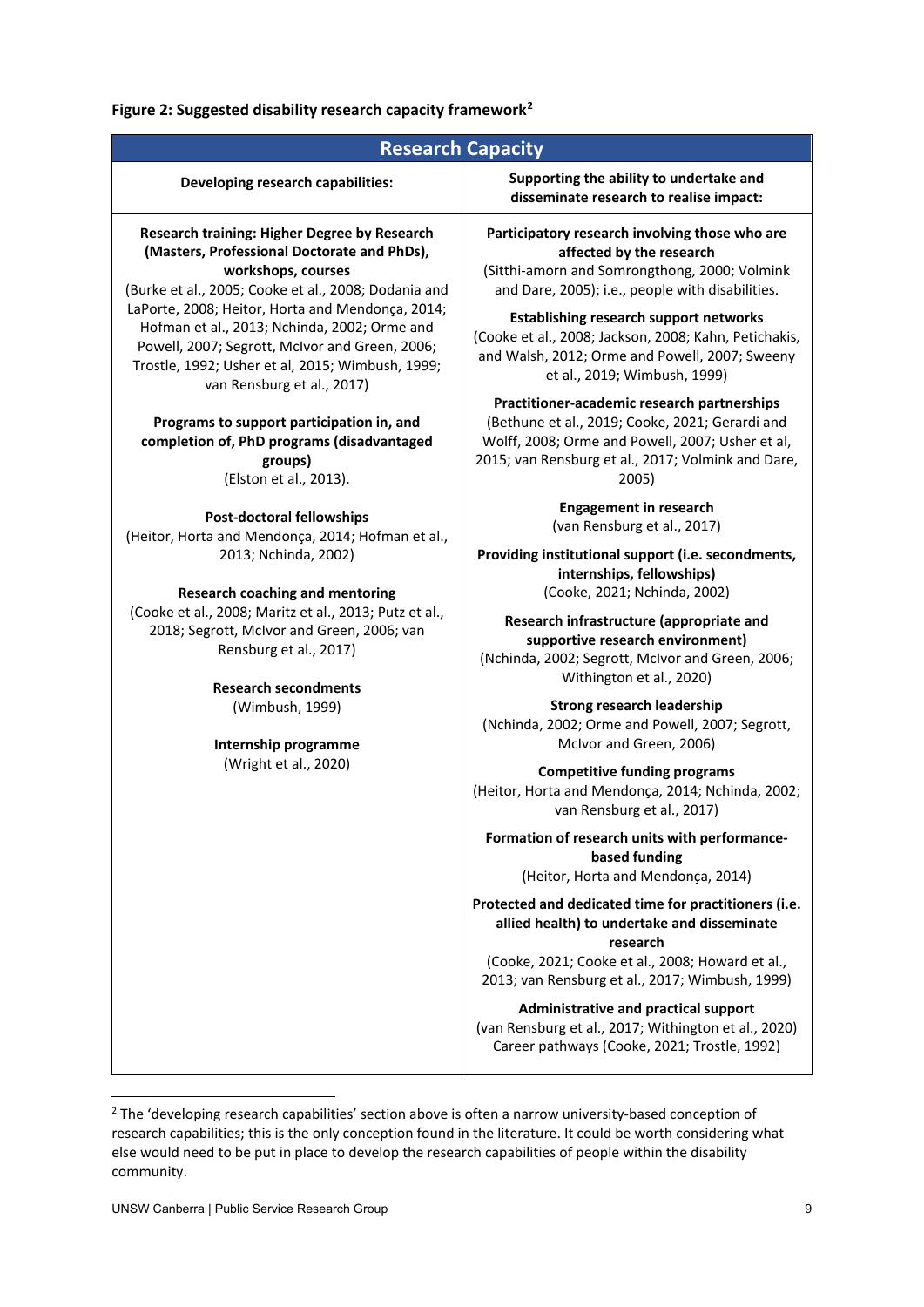## <span id="page-9-0"></span>4. Conclusion

This document has outlined the key conceptualisations of the terms research capacity, capability and competencies. It has identified that research capacity is generally seen as a macro-level concept that focuses on enhancing the overall quality and usefulness of research and the mechanisms required to achieve this. As such, it is a multi-level concept that incorporates factors at the individual, group / teams, organisational and cross-organisational (disciplinary) levels. In contrast, research capability and competencies focus solely on the individual researcher level. It has also outlined the common definitions of the terms research capacity building, development and strengthening. Following this review, it will be important for the National Disability Research Partnership to:

- Recognise the need to build on what research capability and capacity already exists (Hofman et al., 2013); that is, identifying the financial (i.e., funding opportunities), human and organisational resources available to support disability research activities (see Lionis et al., 2018; Segrott, McIvor, & Green, 2006).
- Determine the scope of the disability research capacity framework. That is, identifying whether the focus is on one or a combination of the following: disability researchers in universities; practitioners; members of the disability community etc.
- Carefully consider **why** you want to develop research capability / capacity. In the literature, the following reasons are provided:
	- 1. It is important for **enhancing evidence-based practice**. The focus here is on practitioners developing skills so they can undertake research activities to implement research findings or so they can more effectively use evidence in practice (see Cooke et al., 2008; Gill et al., 2019; Matus et al., 2018; McDermott & Bawden, 2017; Nchinda, 2002; Withington et al., 2020). At a basic level, this includes developing the ability of practitioners to understand and interpret research so they can use evidence, rather than engage in research activities themselves (Dilkes et al., 2011; Hulcombe et al., 2014).
		- If this is the NDRP's aim, then the focus will be on academics and practitioners engaged in research and/or service delivery to people with disabilities.
	- 2. Those who discuss undertaking **research with the end users** argue that research capability / capacity is important for ensuring research is relevant, and derives direct benefits, for end users (see Lee & Kuzhabekova, 2019; although focused on developing nations, principles apply here). That is, that research is used and impactful (Cooke, 2021) for those that are ultimately affected by the research.
		- If this is the NDRP's aim, then the focus will be on people with disabilities / members of the disability community, academics, and practitioners engaged in research and/or service delivery to people with disabilities.
	- 3. For those focused **solely on research capability / capacity within academia**, the reason for developing research capacity is to enhance the performance of higher education institutions, through attracting grant funding and publishing research in high impact journals (see Kahn, Petichakis, & Walsh, 2012; Rowley, 1999; Segrott et al., 2006).
		- **If this is the NDRP's aim, then the focus will be on academic researchers.**
	- There is a lot of debate about how to evaluate and measure research capacity and the effectiveness of research capacity building efforts (see, for example, Cooke, 2005). This may need to be a consideration while developing the framework.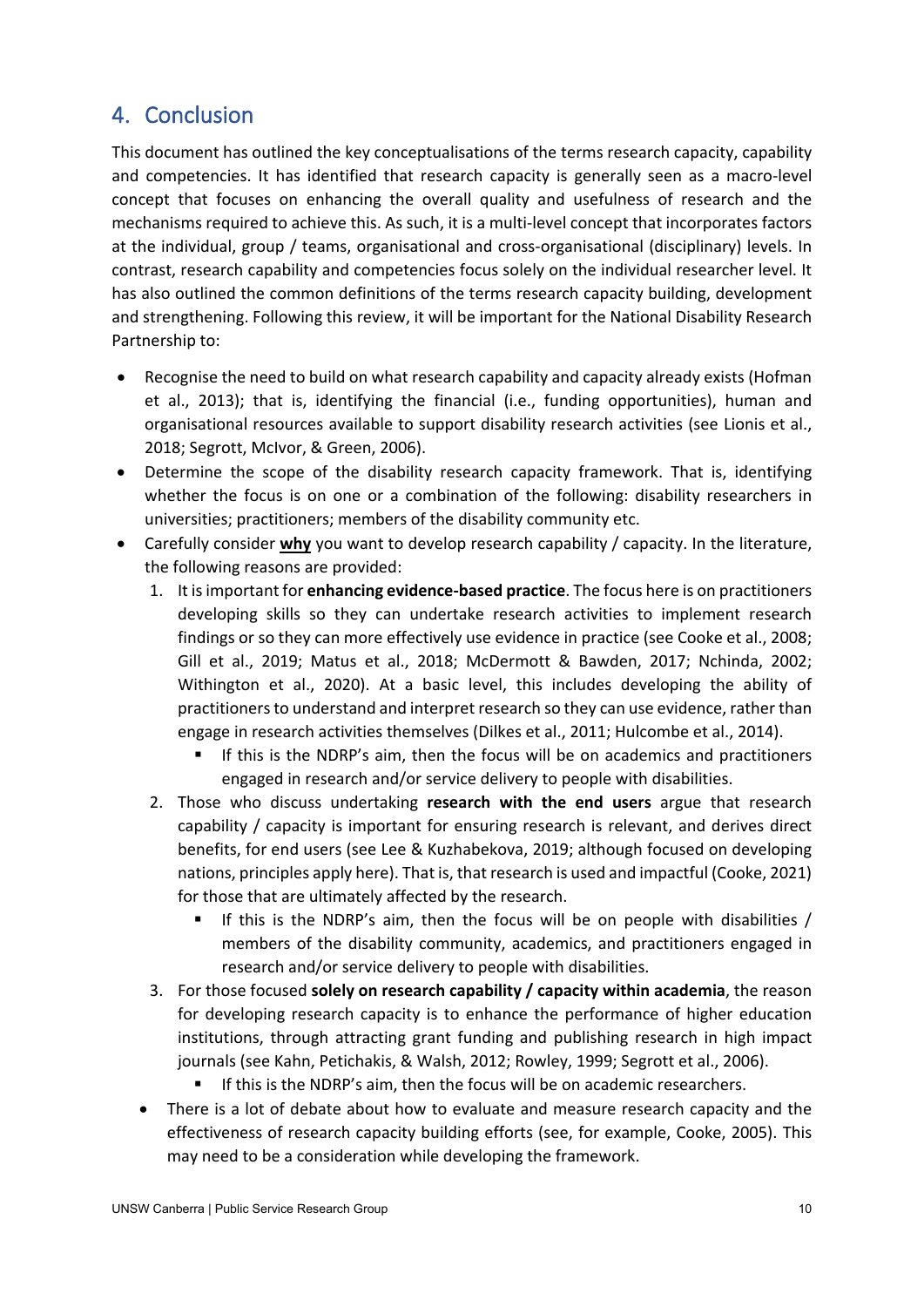#### <span id="page-10-0"></span>5. References

- Bethune, C., Heeley, T., Graham, W., & Asghari, S. (2019). There is no "I" in rural research capacity building. *Australian Journal of Rural Health*. 27(3), 268. DOI: 10.1111/ajr.12506.
- Burke, L.E., Schlenk, E.A., Sereika, S.M., Cohen, S.M., Happ, M.B., & Dorman, J.S. (2005). Developing research competence to support evidence-based practice. *Journal of Professional Nursing*, 21(6), 358–363. DOI: 10.1016/j.profnurs.2005.10.011.
- Carroll-Scott, A., Toy, P., Wyn, R., Zane, J.I., & Wallace, S.P. (2012). Results from the data & democracy initiative to enhance community-based organization data and research capacity. *American Journal of Public Health,* 102(7), 1384-1391. DOI: 10.2105/AJPH.2011.300457.
- Christie, D. & Menter, I. (2009). Research capacity building in teacher education: Scottish collaborative approaches. *Journal of Education for Teaching*, 35(4), 337-354, DOI: 10.1080/02607470903220414.
- Condell, S.L. & Begley, C. 2007. Capacity building: A concept analysis of the term applied to research. *International Journal of Nursing Practice,* 13, 268–275. doi:10.1111/j.1440- 172X.2007.00637.x.
- Cooke, J. (2005). A framework to evaluate research capacity building in health care. *BMC Family Practice*, 6. DOI: 10.1186/1471-2296-6-44.
- Cooke, J. (2021). Building research capacity for impact in applied health services research partnerships: Comment on "Experience of health leadership in partnering with universitybased researchers in Canada – A call to "re-imagine" research". *International Journal of Health Policy and Management*, 10(2), 93–97. doi 10.15171/ijhpm.2020.11.
- Cooke, J., Nancarrow, S., Dyas, J., & Williams, M. (2008). An evaluation of the 'Designated Research Team' approach to building research capacity in primary care. *BMC Family Practice,* 9. doi:10.1186/1471-2296-9-37
- Corchon, S., Portillo, M.C., Watson, R., & Saracı´bar, M. (2011). Nursing research capacity building in a Spanish hospital: an intervention study. *Journal of Clinical Nursing*, 20, 2479–2489. DOI: 10.1111/j.1365-2702.2011.03744.x.
- Dilkes, H., Kaufman, J., & Hill, S. (2011). Tools for building research capacity and knowledge transfer (Chapter 17). In S. Hill. (Ed.). *The Knowledgeable Patient Communication and Participation in Health: A Cochrane Handbook*. Wiley-Blackwell.
- Dodania, S. & LaPorte, R.E. (2008). Ways to strengthen research capacity in developing countries: Effectiveness of a research training workshop in Pakistan. *Public Health*, 122(6), 578-587. DOI: 10.1016/j.puhe.2007.09.003.
- Elston, J.K., Saunders, V., Hayes, B., Bainbridge, R., & Mccoy, B. (2013). Building Indigenous Australian research capacity. *Contemporary Nurse*, 46(1), 6-12, DOI: 10.5172/conu.2013.46.1.6.
- Gerardi, D. & Wolff, N. (2008). Working together: A corrections-academic partnership that works. *Equal Opportunities International*, 27(2), 148-160. DOI:10.1108/02610150810853479.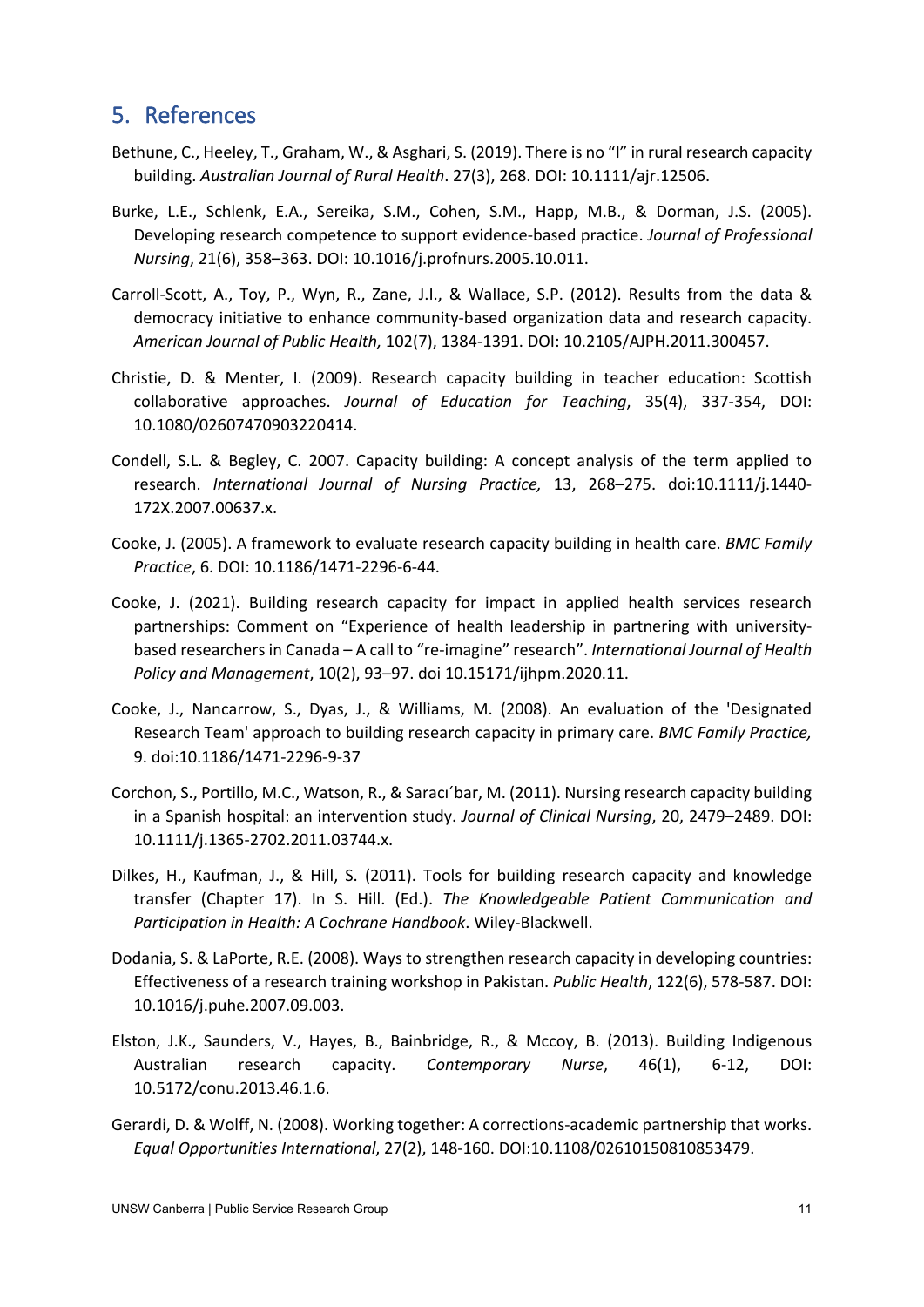- Gill, S.D., Gwini, S.M., Otmar, R., Lane, S.E., Quirk, F., & Fuscaldo, G. (2019). Assessing research capacity in Victoria's south-west health service providers. *Australian Journal of Rural Health*, 27, 505–513. DOI: 10.1111/ajr.12558.
- Heitor, M., Horta, H., & Mendonça, J. (2014). Developing human capital and research capacity: Science policies promoting brain gain. *Technological Forecasting & Social Change*, 82, 6-22. DOI: 10.1016/j.techfore.2013.07.008.
- Hofman, K., Blomstedt, Y., Addei, S., Kalage, R., Maredza, M., Sankoh, O., Bangha, M., Kahn, K., Becher, H., Haafkens, J., & Kinsman, J. (2013). Addressing research capacity for health equity and the social determinants of health in three African countries: the INTREC programme. *Global Health Action*, 6(1), 19668, DOI: 10.3402/gha.v6i0.19668.
- Howard, A. J., Ferguson, M., Wilkinson, P., & Campbell, K. L. (2013). Involvement in research activities and factors influencing research capacity among dietitians. *Journal of Human Nutrition and Dietetics*, 26(s1), 180-187. DOI: 10.1111/jhn.12053.
- Hulcombe, J., Sturgess, J., Souvlis, T., & Fitzgerald, C. (2014). An approach to building research capacity for health practitioners in a public health environment: An organisational perspective. *Australian Health Review*, 38, 252–258. DOI: 10.1071/AH13066.
- Hymel, G.M. (2003). Advancing massage therapy research competencies: Dimensions for thought and action. *Journal of Bodywork and Movement Therapies*, 7(3), 194-199. doi:10.1016/S1360- 8592(03)00021-4.
- Ismaila, R. & Meerah, T.S.M. (2012). Evaluating the Research Competencies of Doctoral Students. *Procedia - Social and Behavioral Sciences,* 59, 244 – 247. DOI: 10.1016/j.sbspro.2012.09.271.
- Jackson, D. (2008). Servant leadership in nursing: A framework for developing sustainable research capacity in nursing. *Collegian*, 15(1), 27-33. doi: 10.1016/j.colegn.2007.10.001.
- Kahn, P., Petichakis, C., & Walsh, L. (2012). Developing the capacity of researchers for collaborative working. *International Journal for Researcher Development*, 3(1), 49-63. DOI: 10.1108/17597511211278643.
- Kania-Richmond, A., Menard, M.B., Barberree, B., & Mohring, M. (2017). "Dancing on the edge of research" - What is needed to build and sustain research capacity within the massage therapy profession? A formative evaluation. *Journal of Bodywork & Movement Therapies,* 21, 274-283. Doi: 10.1016/j.jbmt.2016.06.019.
- Lee, J.T. & Kuzhabekova, A. (2019). Building local research capacity in higher education: a conceptual model. *Journal of Higher Education Policy and Management*, 41(3), 342-357, DOI: 10.1080/1360080X.2019.1596867.
- Levine, R., Russ-Eft, D., Burling, A., Stephens, J., & Downey, J. (2013). Evaluating health services research capacity building programs: Implications for health services and human resource development. *Evaluation and Program Planning*, 37, 1-11. DOI: 10.1016/j.evalprogplan.2012.12.002.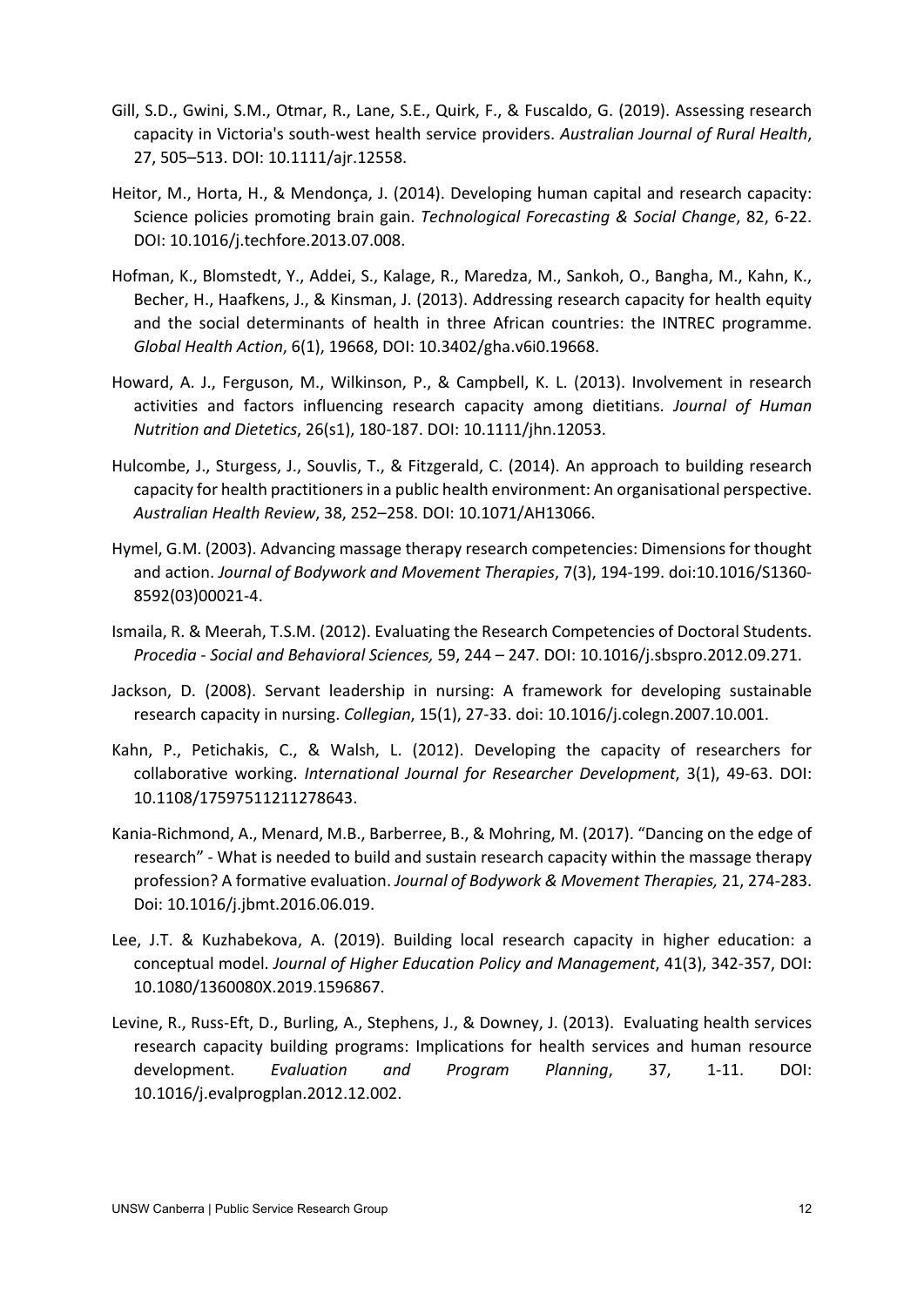- Lionis, C., Dumitra, G., Kurpas, D., Tsiligianni, I., Papadakis, S., & Petrazzuoli, F. (2018). Building research capacity in rural health settings: Barriers, priorities and recommendations for practitioners. *Australian Journal of Rural Health,* 26, 300–302. doi: 10.1111/ajr.12422.
- Maritz, J., Visagie, R., & Johnson, B. (2013). External group coaching and mentoring: Building a research community of practice at a university of technology. *Perspectives in Education,* 31(4). 155-167.
- Matus, J., Walker, A., & Mickan, S. (2018). Research capacity building frameworks for allied health professionals – a systematic review. *BMC Health Services Research*, 18(1), 716. DOI:10.1186/s12913-018-3518-7.
- McAllister, M. & Brien, D.L. (2017). 'Pre-Run, Re-Run': An innovative research capacity building exercise. *Nurse Education in Practice*, 27, 144-150. Doi: 10.1016/j.nepr.2017.09.002.
- McCance, T.V., Fitzsimons, D., Keeney, S., Hasson, F., & McKenna, H.P. (2007). Capacity building in nursing and midwifery research and development: an old priority with a new perspective. *Journal of Advanced Nursing*, 59(1), 57-67. DOI: 10.1111/j.1365-2648.2007.04280.x.
- McDermott, F. & Bawden, G. (2017). New ways of seeing: Health social work leadership and research capacity building. *Social Work in Health Care*, 56(10), 897-913. DOI:10.1080/00981389.2017.1367349.
- McVicar, A. & Caan, W. (2005). Research capability in doctoral training: Evidence for increased diversity of skills in nursing research. *Journal of Research in Nursing*, 10(6), 627–646.
- Murray, J. & Pollard, A. (2011). International perspectives on research capacity building. *British Journal of Educational Studies*, 59(3), 219-224. DOI: 10.1080/00071005.2011.602956.
- Nchinda, T.C. (2002). Research capacity strengthening in the South. *Social Science & Medicine,* 54 (11), 1699–1711. DOI: 10.1016/S0277-9536(01)00338-0.
- Orme, J. & Powell, J. (2007). Building research capacity in social work: Process and issues. *British Journal of Social Work,* 38, 988–1008. doi:10.1093/bjsw/bcm122.
- Pager, S., Holden, L., & Golenko, X. (2012). Motivators, enablers, and barriers to building allied health research capacity. *Journal of Multidisciplinary Healthcare*, 5, 53–59. DOI: 10.2147/jmdh.s27638.
- Pickstone, C., Nancarrow, S., Cooke, J., Vernon, W., Mountain, G., Boyce, R.A., & Campbell, J. (2008). Building research capacity in the allied health professions. *Evidence & Policy,* 4(1), 53- 68. DOI: 10.1332/174426408783477864.
- Potter, C. & Brough, R. (2004). Systemic capacity building: A hierarchy of needs. *Health Policy and Planning,* 19(5), 336–45. doi: 10.1093/heapol/czh038.
- Putz, F.E., Ruslandi, & Roopsind, A. (2018). An experiential, adaptive, inexpensive, and opportunistic approach to research capacity building in the tropics. BioTropica, 50(4), 555– 558. 10.1111/btp.12566.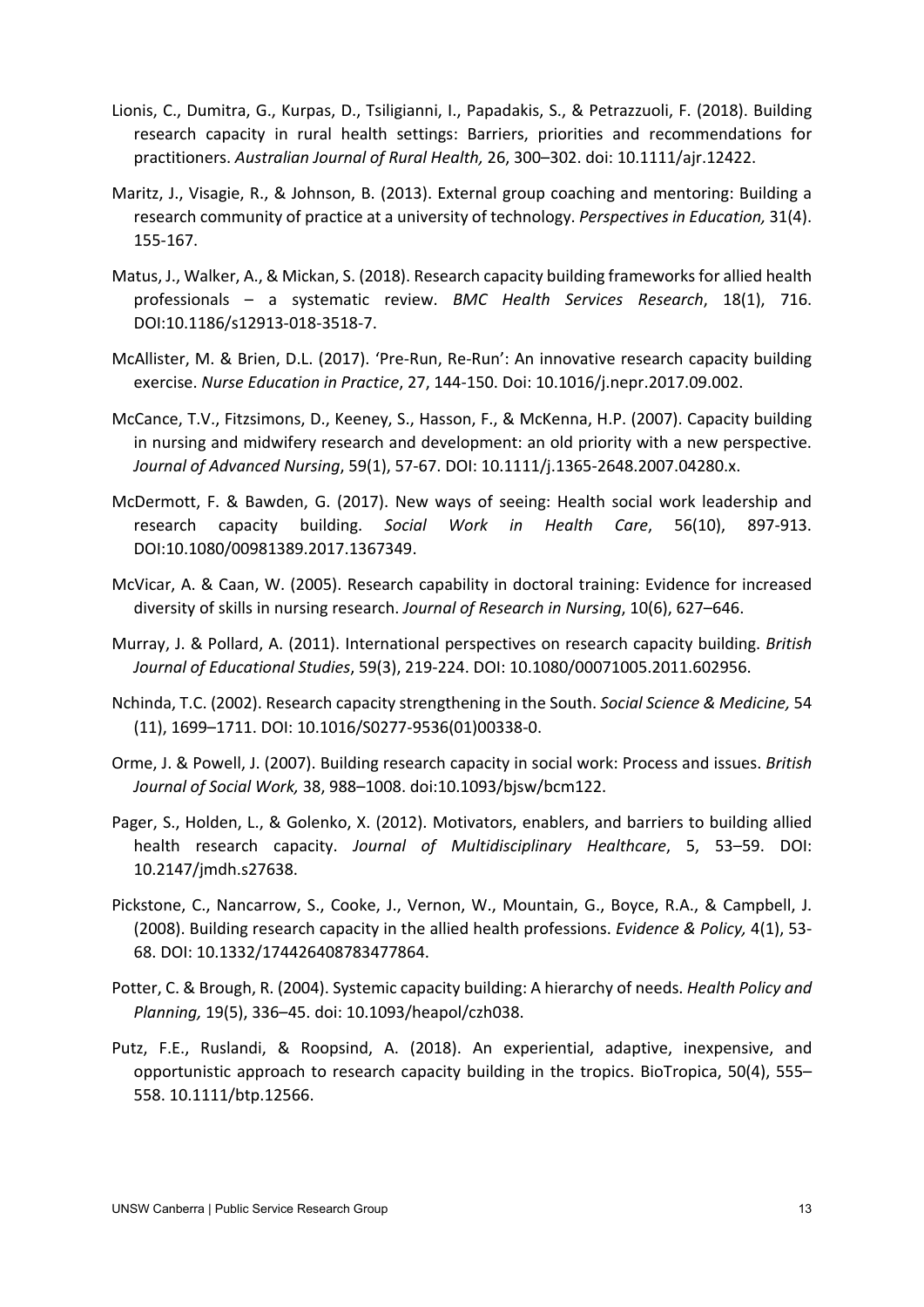- Rossall, H., Boyes, C., Montacute, K. & Doherty, P. (2008). Developing research capacity in health librarians: A review of the evidence. *Health Information and Libraries Journal*, 25, 159–174. DOI: 10.1111/j.1471-1842.2008.00788.x.
- Rowley, J. (1999). Developing research capacity: the second step. *The International Journal of Educational Management*, 13(4), 208-212. DOI:10.1108/09513549910278133.
- Qiu, C., Feng, X., Reinhardt, J.D., & Lia, J. (2019). Development and psychometric testing of the Research Competency Scale for Nursing Students: An instrument design study. *Nurse Education Today*, 79, 198-203. DOI: 10.1016/j.nedt.2019.05.039.
- Rees, G., Baron, S., Boyask, R., & Taylor, C. (2007). Research-capacity building, professional learning and the social practices of educational research. *British Educational Research Journal*, 33(5), 761-779. DOI: 10.1080/01411920701582447.
- Sawyerr, A. (2004). African universities and the challenge of research capacity development. *Journal of Higher Education in Africa*, 2(1), 213-242. https://www.jstor.org/stable/24486132.
- Segrott, J., McIvor, M., & Green, B. (2006). Challenges and strategies in developing nursing research capacity: A review of the literature. *International Journal of Nursing Studies,* 43(5), 637–651. DOI: 10.1016/j.ijnurstu.2005.07.011.
- Short, A., Jackson, W., & Nugus, P. (2010). Expanding clinical research capacity through a community of practice (CoPER). *Nurse Education in Practice*, 10(1), 52-56. DOI: 10.1016/j.nepr.2009.03.016.
- Sitthi-amorn, C. & Somrongthong, R. (2000). Strengthening health research capacity in developing countries: A critical element for achieving health equity. *BMJ*, 321, 813-815. DOI: 10.1136/bmj.321.7264.813.
- Swank, J.M. & Lambie, G.W. (2016). Development of the research competencies scale. *Measurement and Evaluation in Counseling and Development*, 49(2), 91-108. DOI: 10.1177/0748175615625749.
- Sweeny, A., van den Berg, L., Hocking, J., Renaud, J., Young, S., Henshaw, R., Foster, K., & Howell, T. (2019). A Queensland research support network in emergency healthcare: Collaborating to build the research capacity of more clinicians in more locations. *Journal of Health Organization and Management*, 33(1), 93-109. DOI: 10.1108/JHOM-02-2018-0068.
- Thornicroft, G., Cooper, S., Van Bortel, T., Kakuma, R.,& Lund, C. (2012). Capacity building in global mental health research. *Harvard Review of Psychiatry*, 20(1), 13-24, DOI: 10.3109/10673229.2012.649117.
- Torres, G.C.S., Estrada, M.G., Sumile, E.F.R., Macindo, J.R.B., Maravilla, S.N., & Hendrix, C.C. (2017). Assessment of research capacity among nursing faculty in a clinical intensive university in the Philippines. *Nursing Forum,* 52(4), 244-253. DOI: 10.1111/nuf.12192.
- Trostle, J. (1992). Research capacity building and international health: Definitions, evaluations and strategies for success. *Social Science and Medicine*, 35(11), 1321-1324. DOI: 10.1016/0277- 9536(92)90035-O.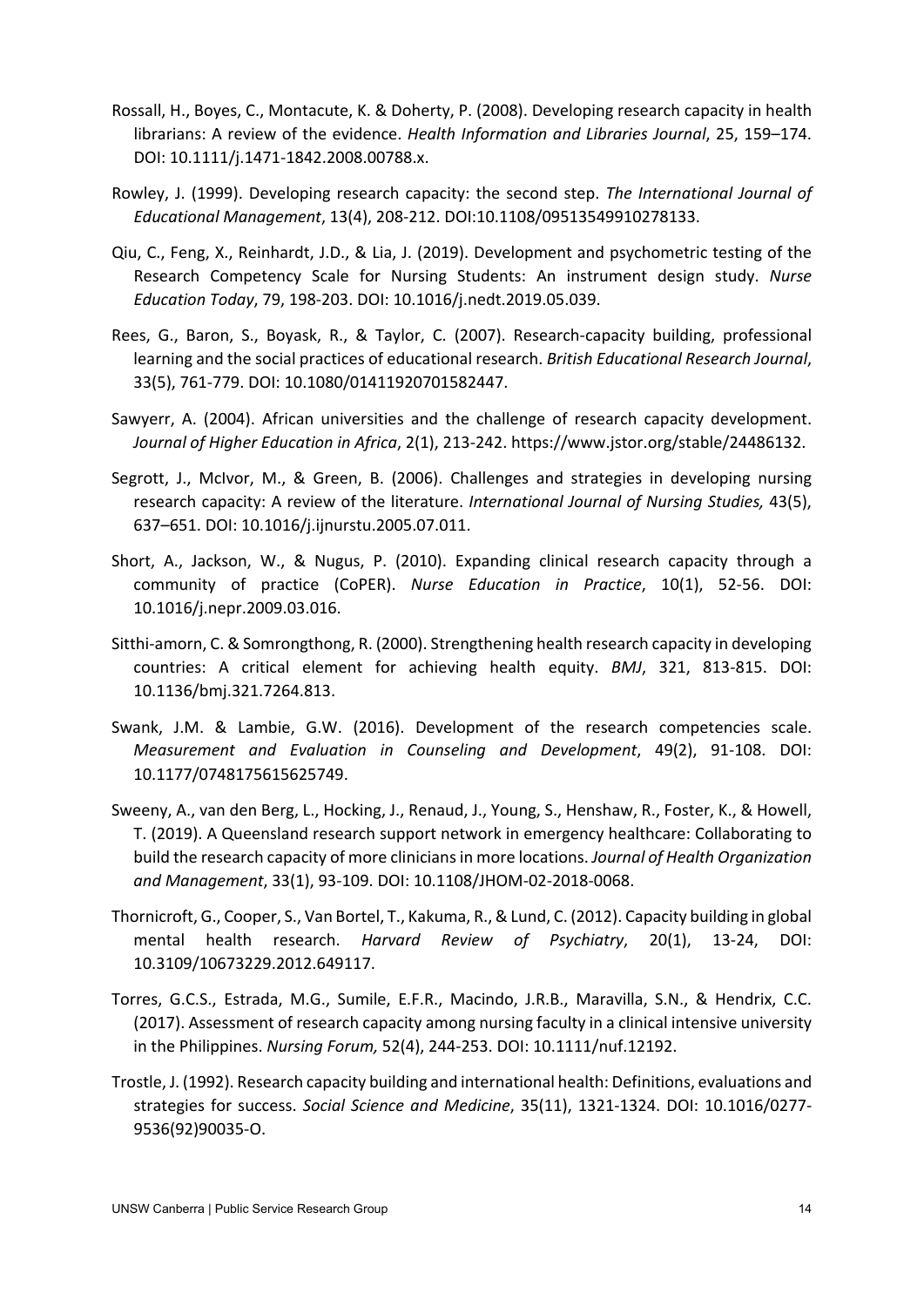- Usher, K., Redman-MacLaren, M.L., Mills, J., West, C., Casella, E., Hapsari, E.D., Bonita, S., Rosaldo, R., Liswar, A.K., & Zang, Y. (2015). Strengthening and preparing: Enhancing nursing research for disaster management. *Nurse Education in Practice*, 15(1), 68-74. DOI: 10.1016/j.nepr.2014.03.006.
- van Rensburg, G.H., Armstrong, S.J., & Geyer, N. (2017). A systems orientation to research capacity development: A South African perspective. *Africa Journal of Nursing and Midwifery*, 19(3). DOI:10.25159/2520-5293/1733.
- Vinitwatanakhun, W. (2018). Exploring the relationship between self-directed learning and research competency in graduate students. ABAC ODI Journal Vision. Action. Outcome, 5(2), 87-96.
- Vitae. (2011). *Researcher development framework*. Retrieved 5 March 2021: [https://www2.le.ac.uk/departments/doctoralcollege/training/development](https://www2.le.ac.uk/departments/doctoralcollege/training/development-framework/print-version)[framework/print-version\)](https://www2.le.ac.uk/departments/doctoralcollege/training/development-framework/print-version).
- Volmink, J. & Dare, L. (2005). Addressing inequalities in research capacity in Africa: All sides in partnerships must ensure that research aims to improve the health of all. *BMJ*, 331(7519), 705- 706. DOI: 0.1136/bmj.331.7519.705.
- Ward, B., Schultz, J.J., Halsey, J.N., Hoppe, I.C., Lee, E.S., & Granick, M.S. (2020). Mentorship through research: A novel approach to increasing resident and medical student research competency through an institutional database. *Journal of Surgical Education*, 77(6), 1331- 1333. DOI:10.1016/j.jsurg.2020.04.010.
- Williams, C., Miyazaki, K., Borkowski, D., McKinstry, C., Cotchet, M., & Haines, T. (2015). Research capacity and culture of the Victorian public health allied health workforce is influenced by key research support staff and location. *Australian Health Review*, 39(3), 303–311. http://dx.doi.org/10.1071/AH14209.
- Wimbush, E. (1999). Strengthening research capacity in health promotion practice settings. *Health Education*, 99(4), 169-176. DOI: 10.1108/09654289910284616.
- Withington, T., Alcorn, N., Maybery, D., & Goodyear, M. (2020). Building research capacity in clinical practice for social workers: A training and mentorship approach. *Advances in Mental Health*, 18(1), 73-90. DOI: 10.1080/18387357.2020.1726194.
- Wray, A. & Wallace, M. (2011). Accelerating the development of expertise: A step-change in social science research capacity building. *British Journal of Educational Studies*, 59(3), 241-264. DOI: 10.1080/00071005.2011.599790.
- Wright, D., Fry, M., Adams, J., & Bowen, C. (2020). Building research capacity in musculoskeletal health: Qualitative evaluation of a graduate nurse and allied health professional internship programme. *BMC Health Services Research,* 20. DOI:10.1186/s12913-020-05628-1.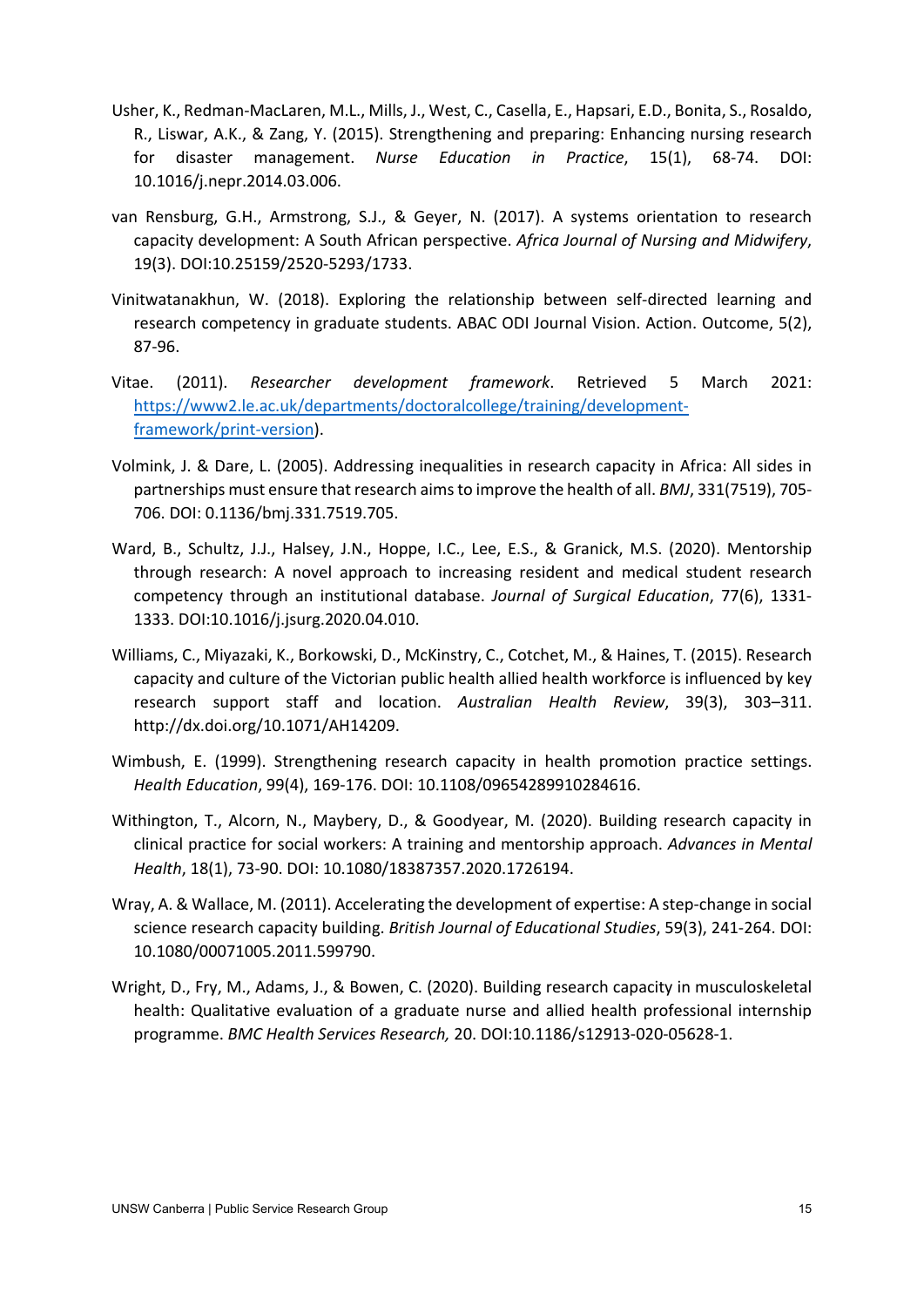## <span id="page-15-0"></span>Appendix A



**Research Capacity Development for Impact Framework developed by Cooke (2021)**

Figure. A Framework for RCDi. Abbreviation: RCDi, research capacity development for impact.